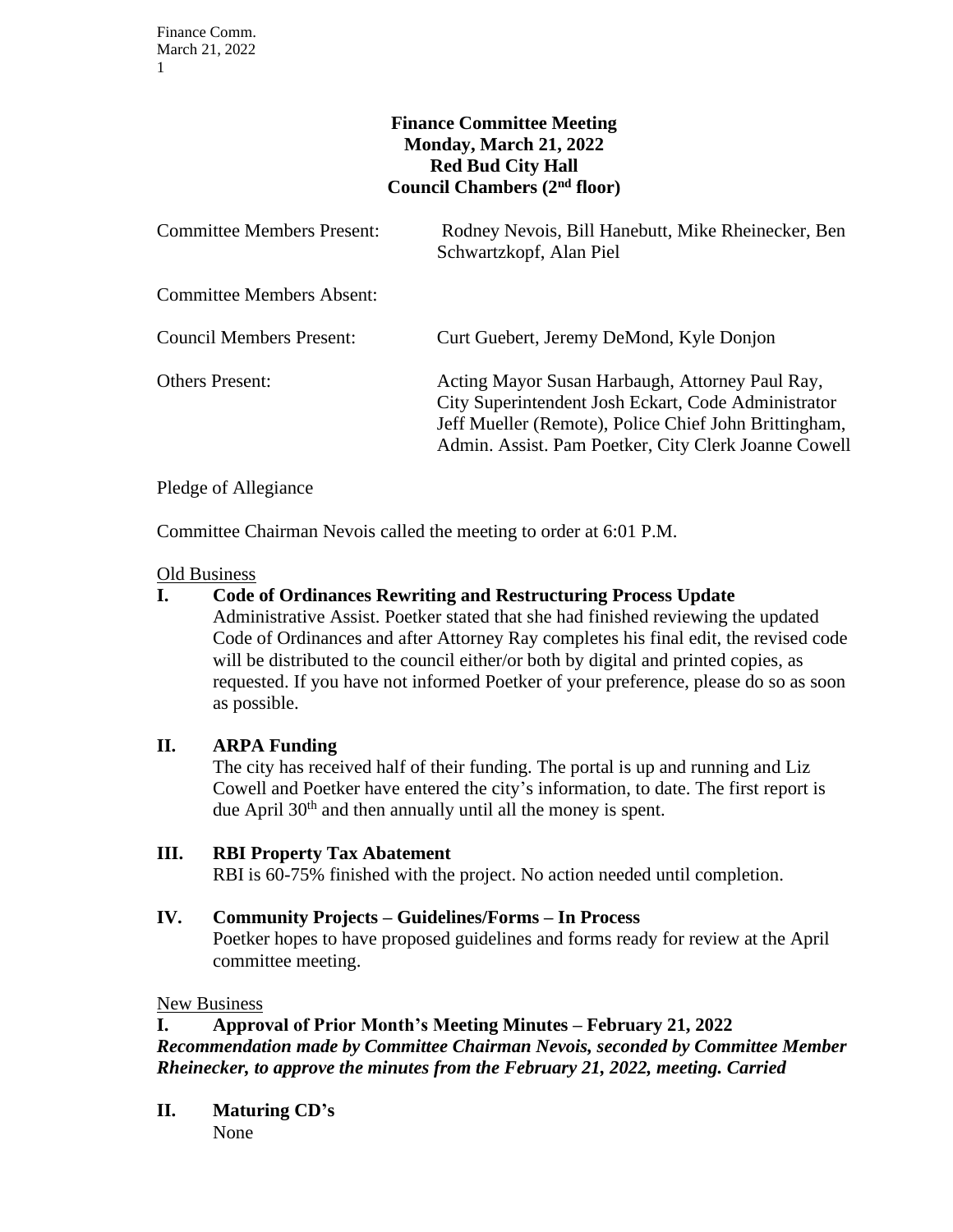Finance Comm. March 21, 2022  $\mathcal{D}$ 

#### **III. Financial Dashboard**

Nevois reviewed the financials through February, or 83% through the fiscal year. Actual revenue is 137% of the budget, while expenses are at 64%.

## **IV. Volunteer Contributions to Foundation**

Poetker and Acting Mayor Harbaugh attended the first meeting today of the Foundation. Poetker suggested donating money to the Community Foundation in honor of the volunteer committee members on the Parks & Recreation, Planning Commission and Economic Development committees. Her suggestion is to make this an annual donation in April, which is National Volunteer Appreciation Month. She also suggested recognizing these volunteers on the city website and NCN.

*Recommendation made by Committee Member Hanebutt, seconded by Committee Member Schwartzkopf, to authorize approval of donating \$600 (\$20 x's 30 Volunteers) to the Community Foundation in recognition of the committee volunteer members on the Parks & Recreation, Planning Commission and Economic Development committees. Carried*

# **V. East Industrial Park Funding Sources**

A spreadsheet was distributed with ideas on how to fund the development of the East Industrial Park. About \$225,000 is estimated to be required. Leave on agenda, as this is just a starting discussion document.

## **VI. Lower Kaskaskia Stakeholders Evening on the Kaskaskia Event - \$500 Contribution**

*Recommendation made by Committee Member Rheinecker, seconded by Committee Member Hanebutt, to authorize approval to donate \$500 (5 tickets) for the annual 2022 Kaskaskia River Barge Trip on Friday, September 9, 2022. Carried*

## **VII. FY'23 Budget**

The proposed budget was discussed, starting with proposed pay raises. The CPI index is around 7%. Options discussed were to give everyone: 1) a 7% of their hourly wage increase; 2) calculating 7% of the total wages and giving everyone the same flat hourly increase; or 3) a flat increase with merit raise combination.

*Recommendation made by Committee Member Rheinecker, seconded by Committee Member Schwartzkopf, to authorize approval to give all hourly full time and parttime employees a 7% salary increase, effective with the first full pay period in May 2022.*

Discussion followed that this should go to the personnel committee to recommend how the 7% increase should be applied.

*The motion was rescinded by Committee Member Rheinecker, and by Committee Member Schwartzkopf.*

*Recommendation made by Committee Member Rheinecker, seconded by Committee Member Schwartzkopf, to authorize approval to calculate a 7% salary increase for salaried and hourly full time and parttime employees for budgeting purposes and refer it*